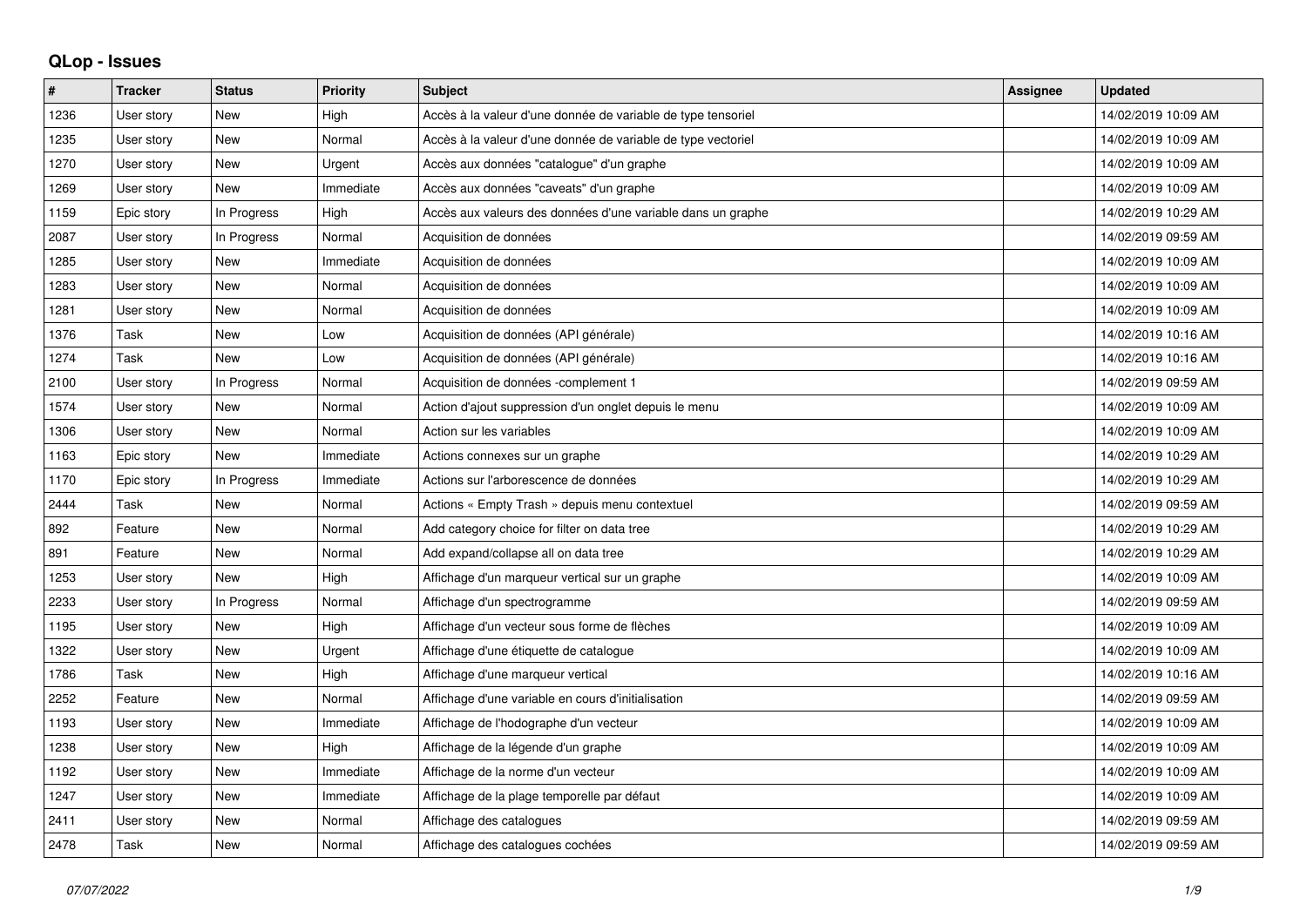| $\vert$ # | <b>Tracker</b> | <b>Status</b> | <b>Priority</b> | <b>Subject</b>                                                                       | Assignee        | <b>Updated</b>                        |
|-----------|----------------|---------------|-----------------|--------------------------------------------------------------------------------------|-----------------|---------------------------------------|
| 1599      | User story     | New           | Normal          | Affichage des métadonnées d'une source de donnée                                     |                 | 14/02/2019 10:09 AM                   |
| 1272      | User story     | <b>New</b>    | Immediate       | Affichage des sources de données                                                     |                 | 14/02/2019 10:09 AM                   |
| 1302      | User story     | New           | Normal          | Affichage des traitements disponibles                                                |                 | 14/02/2019 10:09 AM                   |
| 1308      | User story     | <b>New</b>    | High            | Affichage des variables dans l'interpréteur                                          |                 | 14/02/2019 10:09 AM                   |
| 2483      | Task           | <b>New</b>    | Normal          | Affichage d'un catalogue sur une zone                                                |                 | 14/02/2019 09:59 AM                   |
| 2443      | Task           | New           | Normal          | Afficher le nombre d'Evènement dedans depuis le nœud                                 |                 | 14/02/2019 09:59 AM                   |
| 2103      | Task           | New           | Normal          | Affiner les étapes de téléchargement de la progress bar                              |                 | 14/02/2019 09:59 AM                   |
| 2045      | Task           | In Progress   | High            | aide spectro                                                                         | Laurent Mirioni | 14/02/2019 09:59 AM                   |
| 1312      | User story     | <b>New</b>    | Urgent          | Ajout d'une étiquette dans le catalogue                                              |                 | 14/02/2019 10:09 AM                   |
| 1691      | Task           | <b>New</b>    | Immediate       | Ajout d'une variable dans un graphe existant depuis l'arborescence de données (menu) |                 | 14/02/2019 10:16 AM                   |
| 1453      | Task           | <b>New</b>    | Immediate       | Ajout d'une variable dans un graphe existant depuis un catalogue (drag-and-drop)     |                 | 14/02/2019 10:16 AM                   |
| 1202      | User story     | New           | Urgent          | Ajout d'une variable dans un graphe existant depuis un catalogue (menu)              |                 | 14/02/2019 10:09 AM                   |
| 1459      | Task           | New           | Immediate       | Ajout d'une variable dans un nouveau graphe depuis un catalogue (drag-and-drop)      |                 | 14/02/2019 10:16 AM                   |
| 1208      | User story     | <b>New</b>    | Urgent          | Ajout d'une variable dans un nouveau graphe depuis un catalogue (menu)               |                 | 14/02/2019 10:09 AM                   |
| 2476      | Task           | <b>New</b>    | Normal          | Ajout de la roue et de son sous menu lié au catalogue                                |                 | 14/02/2019 09:59 AM                   |
| 1588      | User story     | New           | Normal          | Ajout des controles de cohérences                                                    |                 | 14/02/2019 10:09 AM                   |
| 2439      | Task           | New           | Normal          | Ajout d'un Evènement                                                                 |                 | 14/02/2019 09:59 AM                   |
| 2492      | Task           | <b>New</b>    | Normal          | Ajout/suppression du menu File                                                       |                 | 14/02/2019 09:59 AM                   |
| 2509      | Task           | New           | Normal          | Ajouter l'opération d'annulation                                                     |                 | 14/02/2019 09:59 AM                   |
| 2495      | Task           | <b>New</b>    | Normal          | Ajouter un Catalogue dynamique                                                       |                 | 14/02/2019 09:59 AM                   |
| 2486      | Task           | New           | Normal          | Ajouter un DB via un menu dédié                                                      |                 | 14/02/2019 09:59 AM                   |
| 919       | Feature        | New           | Normal          | allow possible connection between events in catalogs                                 |                 | 14/02/2019 10:29 AM                   |
| 2251      | Task           | <b>New</b>    | Normal          | Amélioration du drop sur un graphe existant                                          |                 | 14/02/2019 09:59 AM                   |
| 2384      | User story     | <b>New</b>    | Normal          | Améliorations sur l'affichage des spectrogrammes                                     |                 | 14/02/2019 09:59 AM                   |
| 2097      | User story     | <b>New</b>    | Normal          | Améliorations sur le widget de variables                                             |                 | 14/02/2019 09:59 AM                   |
| 1954      | User story     | New           | Normal          | Analyse des catalogues                                                               |                 | 14/02/2019 10:09 AM                   |
| 1307      | User story     | New           | Normal          | Application de traitement des données via l'interpréteur                             |                 | 14/02/2019 10:09 AM                   |
| 2046      | Task           | New           | Normal          | arbre JSON                                                                           |                 | Laurent Mirioni   14/02/2019 09:59 AM |
| 1851      | Task           | In Progress   | Normal          | Arranger les labels de temps pour plus de précisions                                 |                 | 14/02/2019 10:16 AM                   |
| 2460      | Task           | Feedback      | Normal          | Augmentation des marges lors du drop d'une variable                                  |                 | 14/02/2019 09:59 AM                   |
| 3336      | User story     | New           | High            | Catalogue import and export                                                          |                 | 14/02/2019 05:16 PM                   |
| 2417      | User story     | In Progress   | Normal          | Catalogues dynamiques                                                                |                 | 14/02/2019 09:59 AM                   |
| 2406      | User story     | In Progress   | Normal          | Catalogues statiques                                                                 |                 | 14/02/2019 09:59 AM                   |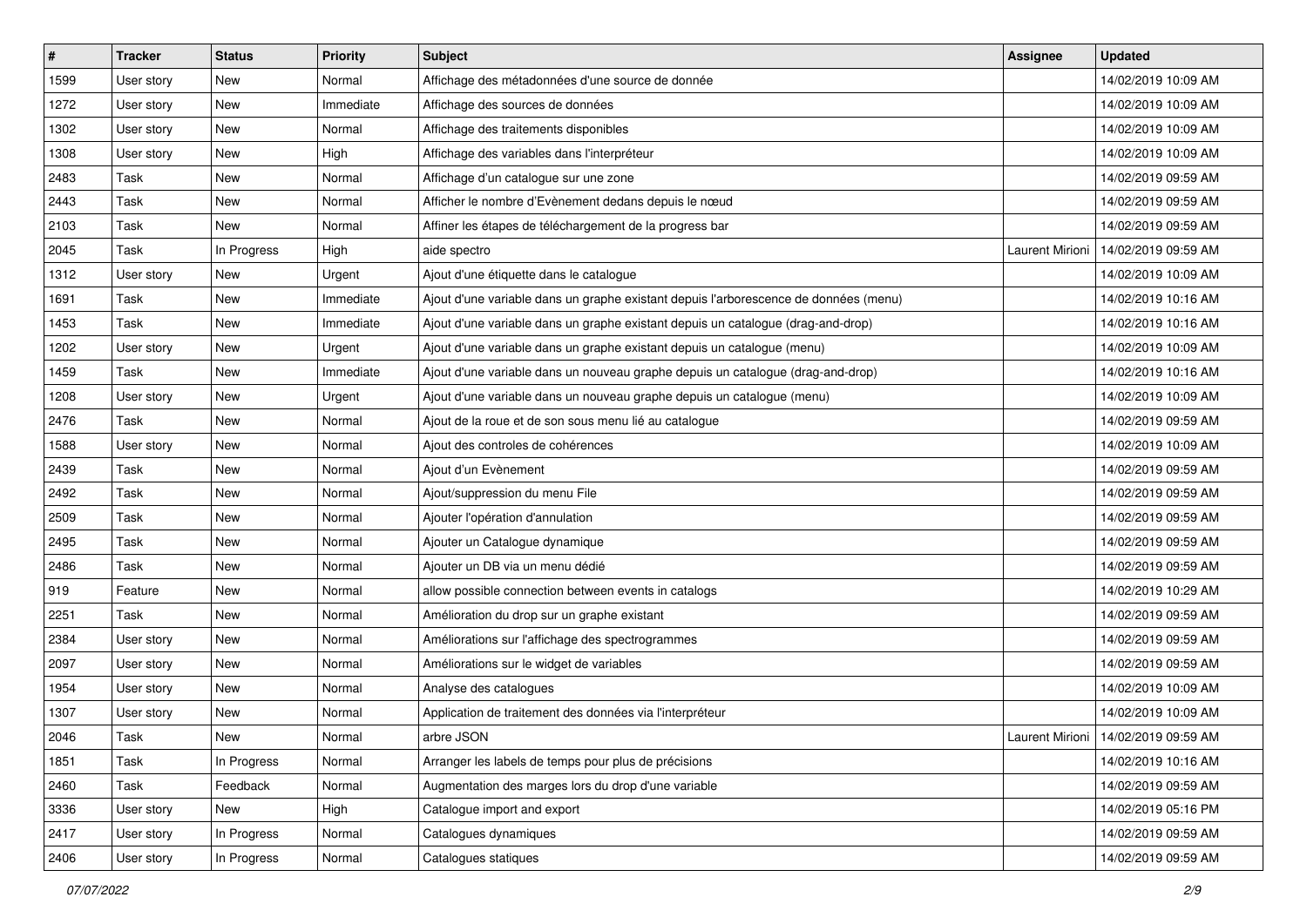| #    | <b>Tracker</b> | <b>Status</b> | <b>Priority</b> | <b>Subject</b>                                                               | Assignee       | <b>Updated</b>      |
|------|----------------|---------------|-----------------|------------------------------------------------------------------------------|----------------|---------------------|
| 2491 | Task           | New           | Normal          | Changement version sciqlop                                                   |                | 14/02/2019 09:59 AM |
| 1305 | User story     | <b>New</b>    | Normal          | Chargement de données via l'interpréteur                                     |                | 14/02/2019 10:09 AM |
| 1330 | User story     | New           | Immediate       | Chargement de l'état de visualisation des graphes                            |                | 14/02/2019 10:09 AM |
| 1331 | User story     | <b>New</b>    | Immediate       | Chargement de la disposition des widgets                                     |                | 14/02/2019 10:09 AM |
| 1329 | User story     | New           | Immediate       | Chargement de la liste des variables                                         |                | 14/02/2019 10:09 AM |
| 674  | Task           | New           | Normal          | code comments                                                                |                | 14/02/2019 10:16 AM |
| 673  | Feature        | New           | High            | code must be documented                                                      |                | 14/02/2019 10:29 AM |
| 2095 | User story     | In Progress   | Normal          | Configuration du serveur AMDA                                                |                | 14/02/2019 09:59 AM |
| 1279 | User story     | <b>New</b>    | Normal          | Configuration du serveur CDAWeb                                              |                | 14/02/2019 10:09 AM |
| 1271 | User story     | <b>New</b>    | Normal          | Configuration du serveur provenant d'un plugin                               |                | 14/02/2019 10:09 AM |
| 1325 | User story     | New           | Immediate       | Consultation de l'historique d'un catalogue                                  |                | 14/02/2019 10:09 AM |
| 1342 | User story     | <b>New</b>    | High            | Consultation de la barre de statut                                           |                | 14/02/2019 10:09 AM |
| 1324 | User story     | New           | Urgent          | Consultation des instruments d'un catalogue                                  |                | 14/02/2019 10:09 AM |
| 1323 | User story     | <b>New</b>    | Urgent          | Consultation des missions d'un catalogue                                     |                | 14/02/2019 10:09 AM |
| 1268 | User story     | <b>New</b>    | Immediate       | Copie de style de graphe                                                     |                | 14/02/2019 10:09 AM |
| 2405 | User story     | New           | Normal          | Corbeille                                                                    |                | 14/02/2019 09:59 AM |
| 2451 | User story     | In Progress   | Normal          | Correction d'anomalies sur l'acquisition de données                          |                | 14/02/2019 09:59 AM |
| 1310 | User story     | New           | Urgent          | Création d'un catalogue                                                      |                | 14/02/2019 10:09 AM |
| 1228 | User story     | <b>New</b>    | Normal          | Création d'un onglet de visualisation (menu)                                 |                | 14/02/2019 10:09 AM |
| 1311 | User story     | <b>New</b>    | Immediate       | Création d'un sous-catalogue                                                 |                | 14/02/2019 10:09 AM |
| 1677 | Task           | New           | Normal          | Création d'une zone de visualisation depuis l'arborescence de données (menu) |                | 14/02/2019 10:16 AM |
| 1435 | Task           | New           | Immediate       | Création d'une zone de visualisation depuis un catalogue (drag-and-drop)     |                | 14/02/2019 10:16 AM |
| 1221 | User story     | <b>New</b>    | Immediate       | Création d'une zone de visualisation depuis un catalogue (menu)              |                | 14/02/2019 10:09 AM |
| 2489 | Task           | New           | Normal          | Création de catalogue à partir d'intersection d'autre catalogues             |                | 14/02/2019 09:59 AM |
| 2488 | Task           | New           | Normal          | Création de catalogue à partir d'union d'autre catalogues                    |                | 14/02/2019 09:59 AM |
| 1471 | Epic story     | New           | Normal          | Cross compilation windows sous linux                                         |                | 14/02/2019 10:29 AM |
| 474  | Feature        | New           | Normal          | Data Download                                                                | Alexis Jeandet | 21/07/2015 01:38 PM |
| 895  | Feature        | New           | Normal          | Data tree filter real time filtering                                         |                | 14/02/2019 10:29 AM |
| 2051 | Task           | New           | Normal          | debug/feedback backend catalog                                               |                | 14/02/2019 09:59 AM |
| 2059 | Task           | New           | Normal          | debug/feedback curseurs zones                                                |                | 14/02/2019 09:59 AM |
| 1239 | User story     | New           | High            | Déplacement de la légende d'un graphe                                        |                | 14/02/2019 10:09 AM |
| 2061 | Task           | New           | Normal          | design + implementation sélection temps versus orbit                         |                | 14/02/2019 09:59 AM |
| 2049 | Task           | New           | Normal          | design backend catalog                                                       |                | 14/02/2019 09:59 AM |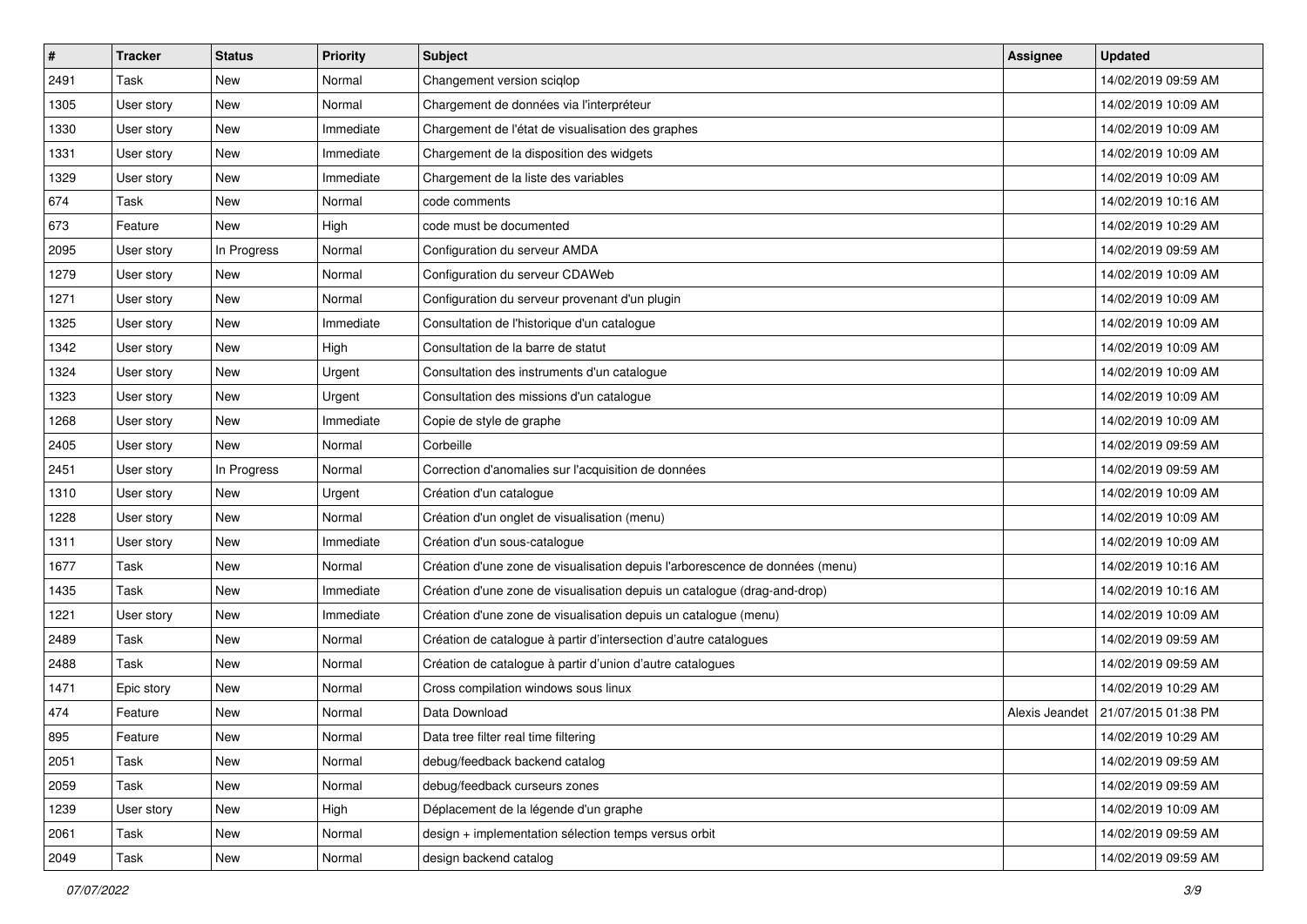| $\vert$ # | <b>Tracker</b> | <b>Status</b> | <b>Priority</b> | <b>Subject</b>                                                     | <b>Assignee</b> | <b>Updated</b>      |
|-----------|----------------|---------------|-----------------|--------------------------------------------------------------------|-----------------|---------------------|
| 2058      | Task           | New           | Normal          | Design et implementation curseurs/zone dans les plots              |                 | 14/02/2019 09:59 AM |
| 2055      | Task           | New           | Normal          | design GUI catalog                                                 |                 | 14/02/2019 09:59 AM |
| 2214      | Task           | New           | Normal          | Diff de catalogue                                                  |                 | 14/02/2019 09:59 AM |
| 3337      | User story     | <b>New</b>    | High            | Display events of selected catalogues on plots                     |                 | 19/02/2019 10:05 AM |
| 2415      | User story     | In Progress   | Normal          | <b>Divers</b>                                                      |                 | 14/02/2019 09:59 AM |
| 2048      | Task           | New           | Normal          | Drag and Drop                                                      |                 | 14/02/2019 09:59 AM |
| 2412      | User story     | In Progress   | Normal          | Drag And drop Catalogue                                            |                 | 14/02/2019 09:59 AM |
| 2175      | User story     | New           | Normal          | Drag And drop de catalogue vers SciQlop                            |                 | 14/02/2019 09:59 AM |
| 2222      | Task           | New           | Normal          | Drop d'évènements dans la visu                                     |                 | 14/02/2019 09:59 AM |
| 2165      | Task           | <b>New</b>    | Normal          | Drop de produits dans la visu                                      |                 | 14/02/2019 09:59 AM |
| 423       | Feature        | New           | Normal          | Dump data frequency over time                                      | Alexis Jeandet  | 01/06/2015 06:49 PM |
| 1315      | User story     | New           | Urgent          | Duplication des catalogues                                         |                 | 14/02/2019 10:09 AM |
| 1341      | User story     | <b>New</b>    | Immediate       | Edition à partir des orbites des satellites                        |                 | 14/02/2019 10:09 AM |
| 1340      | Task           | New           | Immediate       | Edition par drag-and-drop d'un intervalle de temps d'un catalogue  |                 | 14/02/2019 10:16 AM |
| 1327      | User story     | New           | Immediate       | Enregistrement de l'état de visualisation des graphes              |                 | 14/02/2019 10:09 AM |
| 1328      | User story     | New           | Immediate       | Enregistrement de la disposition des widgets                       |                 | 14/02/2019 10:09 AM |
| 1326      | User story     | <b>New</b>    | Immediate       | Enregistrement de la liste des variables                           |                 | 14/02/2019 10:09 AM |
| 1254      | User story     | <b>New</b>    | Urgent          | Etiquetage pour données "catalogue" d'un intervalle dans un graphe |                 | 14/02/2019 10:09 AM |
| 1255      | User story     | New           | Immediate       | Etiquetage pour données "caveats" d'un intervalle dans un graphe   |                 | 14/02/2019 10:09 AM |
| 1336      | User story     | <b>New</b>    | Immediate       | Export d'un catalogue                                              |                 | 14/02/2019 10:09 AM |
| 1333      | User story     | New           | Urgent          | Export d'un graphe sous forme d'image (menu)                       |                 | 14/02/2019 10:09 AM |
| 1175      | Epic story     | In Progress   | Immediate       | Export de données                                                  |                 | 14/02/2019 10:29 AM |
| 1337      | User story     | <b>New</b>    | Immediate       | Export de données de catalogue                                     |                 | 14/02/2019 10:09 AM |
| 1335      | User story     | New           | Urgent          | Export de tous les graphes sous forme d'image                      |                 | 14/02/2019 10:09 AM |
| 2487      | Task           | New           | Normal          | Exporter un DB via menu contextuelle du nœud DB                    |                 | 14/02/2019 09:59 AM |
| 1248      | User story     | New           | Immediate       | Facteur de Zoom                                                    |                 | 14/02/2019 10:09 AM |
| 640       | Feature        | New           | Normal          | Feature "Same As" for data time selection                          |                 | 14/02/2019 10:29 AM |
| 2057      | Task           | New           | Normal          | feedback debug GUI catalog                                         |                 | 14/02/2019 09:59 AM |
| 2054      | Task           | New           | Normal          | feedback/debug spectro                                             |                 | 14/02/2019 09:59 AM |
| 1295      | User story     | New           | Immediate       | Filtrage de l'arborescence par mini interpréteur                   |                 | 14/02/2019 10:09 AM |
| 1294      | User story     | New           | Urgent          | Filtrage de l'arborescence par tag                                 |                 | 14/02/2019 10:09 AM |
| 1321      | User story     | New           | Immediate       | Filtrage du calogue par mini interpréteur                          |                 | 14/02/2019 10:09 AM |
| 1319      | User story     | New           | Urgent          | Filtrage du catalogue par search box                               |                 | 14/02/2019 10:09 AM |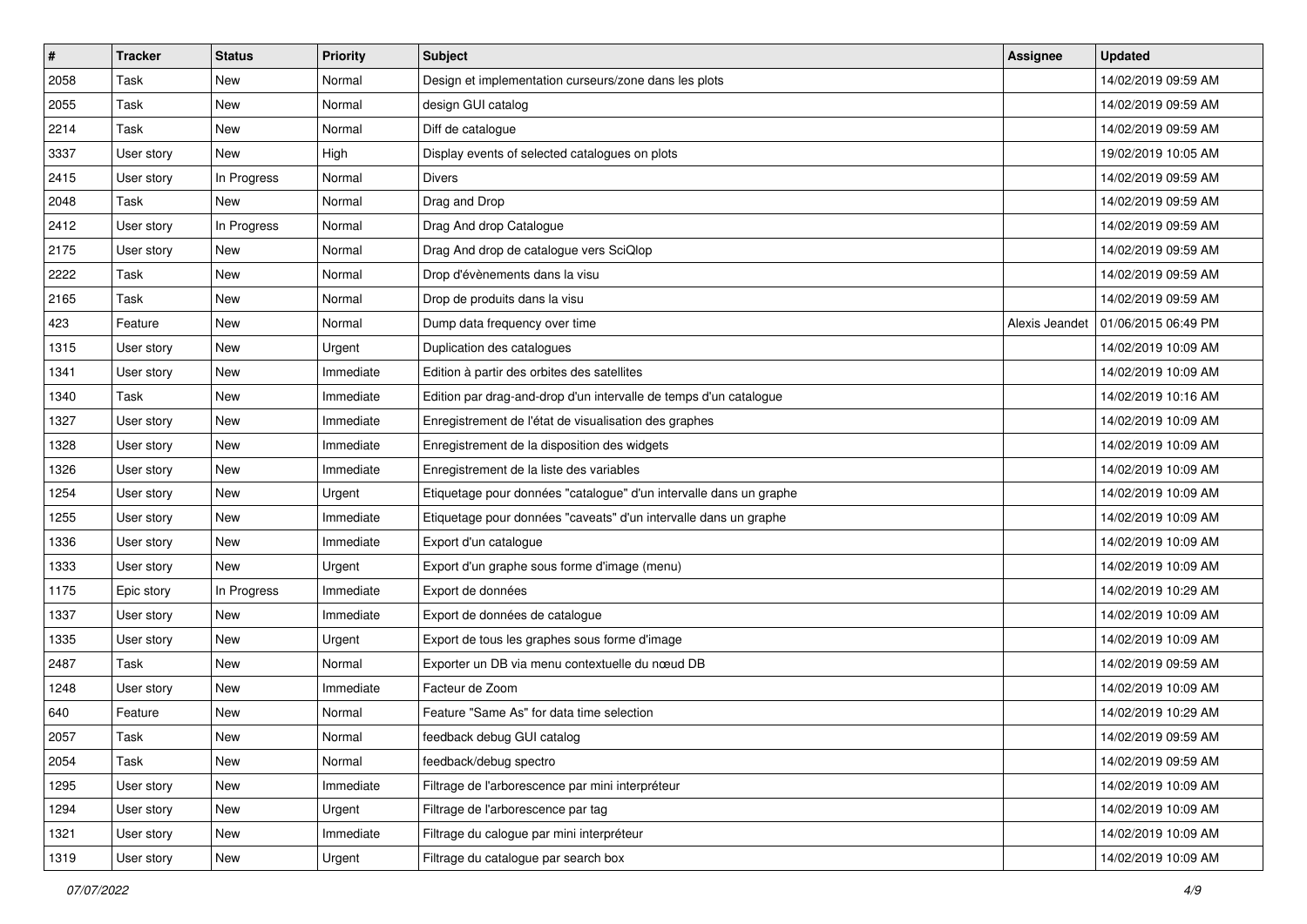| $\vert$ # | <b>Tracker</b> | <b>Status</b> | <b>Priority</b> | <b>Subject</b>                                                                                                     | <b>Assignee</b>      | <b>Updated</b>      |
|-----------|----------------|---------------|-----------------|--------------------------------------------------------------------------------------------------------------------|----------------------|---------------------|
| 1320      | User story     | New           | Urgent          | Filtrage du catalogue par tag                                                                                      |                      | 14/02/2019 10:09 AM |
| 2494      | Task           | <b>New</b>    | Normal          | Filtre les évènements                                                                                              |                      | 14/02/2019 09:59 AM |
| 1590      | User story     | New           | Normal          | Généralisation Icov sous linux                                                                                     |                      | 14/02/2019 10:09 AM |
| 1755      | User story     | In Progress   | Urgent          | Génération de setup Windows & linux                                                                                |                      | 14/02/2019 10:16 AM |
| 1173      | Epic story     | <b>New</b>    | Immediate       | Gestion d'un catalogue                                                                                             |                      | 14/02/2019 10:29 AM |
| 1174      | Epic story     | New           | Immediate       | Gestion d'une session                                                                                              |                      | 14/02/2019 10:29 AM |
| 1946      | User story     | <b>New</b>    | Normal          | Gestion de l'échec d'une acquisition                                                                               |                      | 14/02/2019 10:06 AM |
| 1176      | Epic story     | New           | Immediate       | Gestion de modes d'utilisateur                                                                                     |                      | 14/02/2019 10:29 AM |
| 1240      | User story     | <b>New</b>    | Normal          | Gestion des données manquantes                                                                                     |                      | 14/02/2019 10:09 AM |
| 1343      | User story     | <b>New</b>    | Normal          | Gestion des téléchargements de données                                                                             |                      | 14/02/2019 10:09 AM |
| 1171      | Epic story     | In Progress   | Normal          | Gestion des variables (inspecteur de variables)                                                                    |                      | 14/02/2019 10:29 AM |
| 1487      | User story     | In Progress   | Normal          | Gestion des variables (inspecteur de variables) -affichage                                                         |                      | 14/02/2019 10:09 AM |
| 1162      | Epic story     | New           | Immediate       | Gestion du style d'un graphe                                                                                       |                      | 14/02/2019 10:29 AM |
| 654       | Feature        | Resolved      | High            | <b>Horizontal Zoom</b>                                                                                             |                      | 14/02/2019 10:29 AM |
| 2117      | <b>Task</b>    | <b>New</b>    | Normal          | Identifier un trou de donnée                                                                                       |                      | 14/02/2019 09:59 AM |
| 2050      | Task           | New           | Normal          | implémentation du backend catalog                                                                                  |                      | 14/02/2019 09:59 AM |
| 2220      | User story     | In Progress   | Normal          | Implémentation du Drag and Drop dans la visualisation - Catalogue                                                  |                      | 14/02/2019 09:59 AM |
| 2056      | Task           | <b>New</b>    | Normal          | implémentation du GUI catalog                                                                                      |                      | 14/02/2019 09:59 AM |
| 2413      | User story     | New           | Normal          | Import/Export DB                                                                                                   |                      | 14/02/2019 09:59 AM |
| 663       | Task           | In Progress   | Normal          | Improve filter performance in space data tree                                                                      |                      | 14/02/2019 10:16 AM |
| 2089      | Task           | In Progress   | Normal          | Indiquer pour une variable son état d'acquisition                                                                  |                      | 14/02/2019 09:59 AM |
| 1180      | User story     | In Progress   | Normal          | Initialisation du projet                                                                                           | adminlpp<br>adminlpp | 14/02/2019 10:09 AM |
| 2118      | Task           | New           | Normal          | Intégrer le nouveau format JSON                                                                                    |                      | 14/02/2019 09:59 AM |
| 1304      | User story     | <b>New</b>    | Normal          | Interpréteur Python                                                                                                |                      | 14/02/2019 10:09 AM |
| 1172      | Epic story     | New           | High            | Interpréteur Python                                                                                                |                      | 14/02/2019 10:29 AM |
| 1948      | Task           | New           | Normal          | Lancer l'annulation de la requête en cas de timeout de débit                                                       |                      | 14/02/2019 10:16 AM |
| 2052      | Task           | New           | Normal          | layout dynamique des plots                                                                                         |                      | 14/02/2019 09:59 AM |
| 2480      | Task           | New           | Normal          | Le déplacement d'un évènement sur l'affichage doit entrainer la modification de l'évènement depuis<br>l'inspecteur |                      | 14/02/2019 09:59 AM |
| 1275      | User story     | New           | Immediate       | Lecture des données                                                                                                |                      | 14/02/2019 10:09 AM |
| 1284      | User story     | New           | Immediate       | Lecture du squelette                                                                                               |                      | 14/02/2019 10:09 AM |
| 1282      | User story     | New           | Normal          | Lecture du squelette                                                                                               |                      | 14/02/2019 10:09 AM |
| 1280      | User story     | New           | Normal          | Lecture du squelette                                                                                               |                      | 14/02/2019 10:09 AM |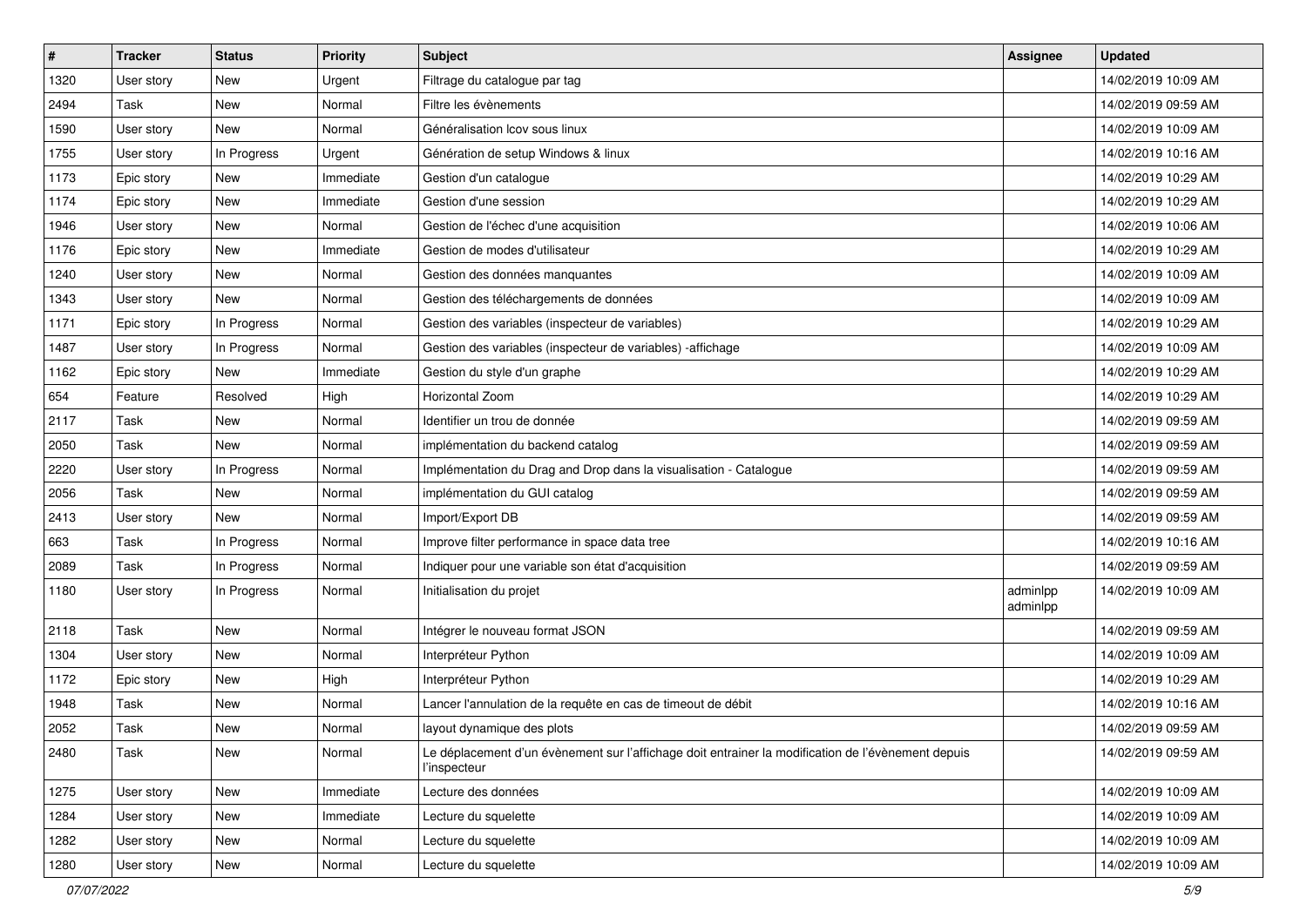| $\vert$ # | <b>Tracker</b> | <b>Status</b> | <b>Priority</b> | <b>Subject</b>                                                           | <b>Assignee</b> | <b>Updated</b>      |
|-----------|----------------|---------------|-----------------|--------------------------------------------------------------------------|-----------------|---------------------|
| 1273      | Task           | In Progress   | Normal          | Lecture du squelette (API générale)                                      |                 | 14/02/2019 10:16 AM |
| 365       | Feature        | <b>New</b>    | Normal          | lecture fichiers CDF                                                     |                 | 11/06/2015 06:03 PM |
| 2477      | Task           | New           | Normal          | L'affichage utilise les évènements/catalogues dans leur état modifié     |                 | 14/02/2019 09:59 AM |
| 2109      | <b>Task</b>    | In Progress   | Normal          | MAJ Test fonctionnelles AMDA                                             |                 | 14/02/2019 09:59 AM |
| 1161      | Epic story     | <b>New</b>    | Immediate       | Marqueur et étiquetage des données                                       |                 | 14/02/2019 10:29 AM |
| 2390      | Task           | New           | Normal          | Mauvaise représentation Y des spectrogrammes                             |                 | 14/02/2019 09:59 AM |
| 2455      | Task           | <b>New</b>    | Normal          | Mauvaise synchronisation entre deux graphes                              |                 | 14/02/2019 09:59 AM |
| 1177      | Epic story     | New           | Immediate       | Mécanisme d'undo/redo                                                    |                 | 14/02/2019 10:29 AM |
| 2187      | User story     | In Progress   | Normal          | Méthodes avancées des catalogues                                         |                 | 14/02/2019 09:59 AM |
| 1947      | Task           | <b>New</b>    | Normal          | Mettre en place un timeout lié à la perte de débit                       |                 | 14/02/2019 10:16 AM |
| 2501      | User story     | In Progress   | Normal          | Mise en place de tests aléatoires sur l'acquisition                      |                 | 14/02/2019 09:59 AM |
| 2082      | <b>Task</b>    | <b>New</b>    | Normal          | Mock rampe                                                               |                 | 14/02/2019 09:59 AM |
| 1756      | Task           | New           | Urgent          | Mock sous linux                                                          |                 | 14/02/2019 10:16 AM |
| 1257      | User story     | <b>New</b>    | High            | Modification de l'épaisseur d'une variable de type scalaire ou vectoriel |                 | 14/02/2019 10:09 AM |
| 1191      | User story     | New           | Immediate       | Modification de la base d'affichage d'un scalaire                        |                 | 14/02/2019 10:09 AM |
| 1198      | User story     | New           | Immediate       | Modification de la base d'affichage d'un spectrogramme                   |                 | 14/02/2019 10:09 AM |
| 1197      | User story     | New           | Immediate       | Modification de la base d'affichage d'un tenseur                         |                 | 14/02/2019 10:09 AM |
| 1194      | User story     | New           | Immediate       | Modification de la base d'affichage d'un vecteur                         |                 | 14/02/2019 10:09 AM |
| 1256      | User story     | New           | High            | Modification de la couleur d'une variable de type scalaire ou vectoriel  |                 | 14/02/2019 10:09 AM |
| 1261      | User story     | <b>New</b>    | Immediate       | Modification de la couleur des labels d'un axe de graphe                 |                 | 14/02/2019 10:09 AM |
| 1259      | User story     | New           | High            | Modification de la fréquence de ticks d'un axe de graphe                 |                 | 14/02/2019 10:09 AM |
| 1263      | User story     | <b>New</b>    | Urgent          | Modification des styles propres aux données scalaires                    |                 | 14/02/2019 10:09 AM |
| 1265      | User story     | <b>New</b>    | Immediate       | Modification des styles propres aux données tensorielles                 |                 | 14/02/2019 10:09 AM |
| 1264      | User story     | New           | Urgent          | Modification des styles propres aux données vectorielles                 |                 | 14/02/2019 10:09 AM |
| 1266      | User story     | New           | Urgent          | Modification des styles propres aux spectrogrammes                       |                 | 14/02/2019 10:09 AM |
| 1267      | User story     | New           | Immediate       | Modification des styles propres aux valeurs d'énumération                |                 | 14/02/2019 10:09 AM |
| 1260      | User story     | <b>New</b>    | High            | Modification du format de la date d'une axe de graphe temporel           |                 | 14/02/2019 10:09 AM |
| 1258      | User story     | New           | High            | Modification du style d'une variable de type scalaire ou vectoriel       |                 | 14/02/2019 10:09 AM |
| 1262      | User story     | New           | Immediate       | Modification du texte des labels d'un axe de graphe                      |                 | 14/02/2019 10:09 AM |
| 1213      | User story     | New           | Immediate       | Multiplicité d'affichage des variables                                   |                 | 14/02/2019 10:09 AM |
| 688       | Support        | Resolved      | High            | No way to add a colorbar into an axis object in gtcharts                 |                 | 14/02/2019 10:29 AM |
| 2414      | User story     | New           | Normal          | Operations sur les catalogues                                            |                 | 14/02/2019 09:59 AM |
| 1233      | User story     | New           | Immediate       | Organisation de l'ordre des onglets de visualisation                     |                 | 14/02/2019 10:09 AM |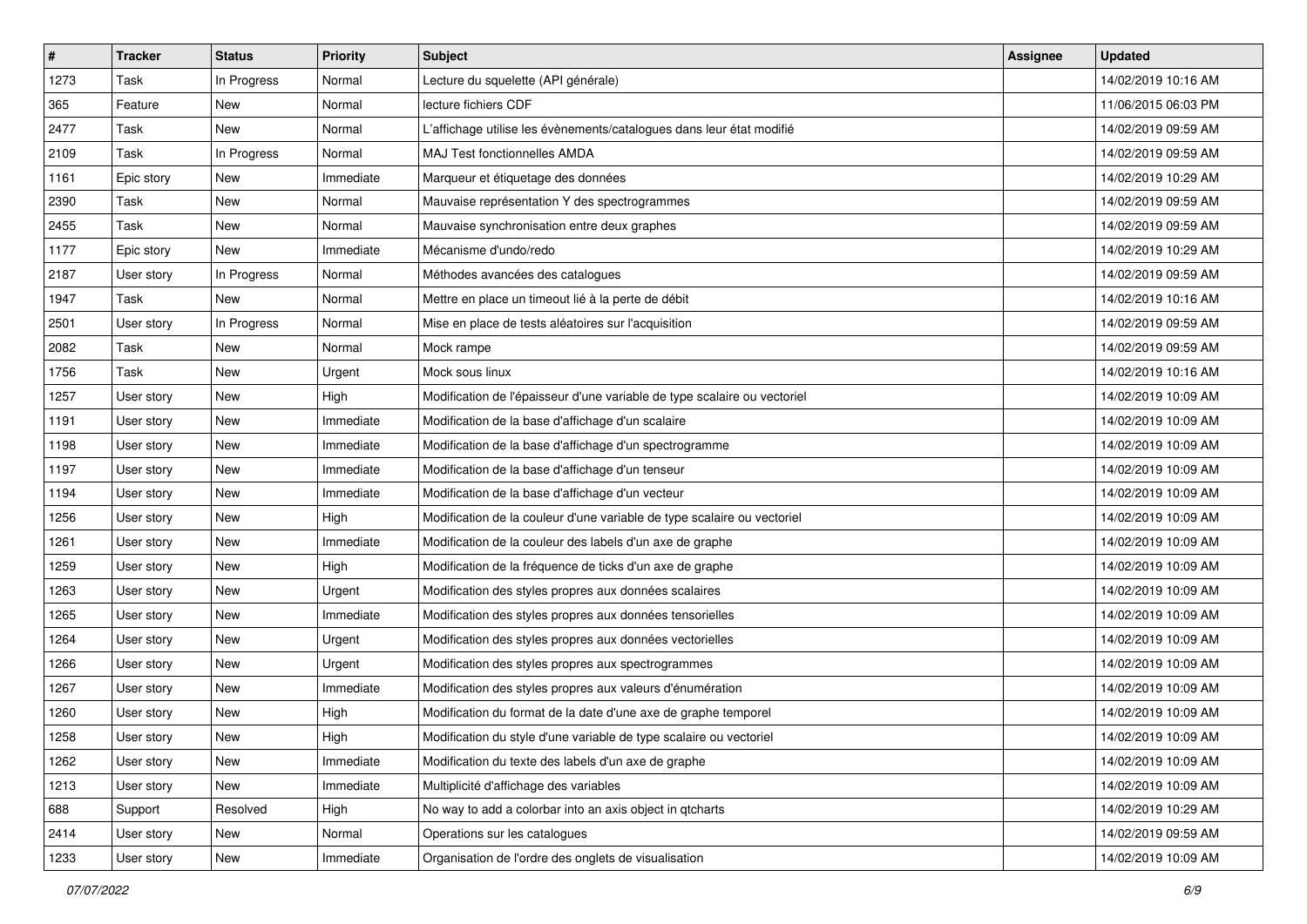| $\vert$ # | <b>Tracker</b> | <b>Status</b> | <b>Priority</b> | Subject                                                                                                                  | Assignee       | <b>Updated</b>      |
|-----------|----------------|---------------|-----------------|--------------------------------------------------------------------------------------------------------------------------|----------------|---------------------|
| 1155      | Epic story     | <b>New</b>    | Normal          | Organisation des données dans la visualisation                                                                           |                | 14/02/2019 10:29 AM |
| 1332      | User story     | New           | Immediate       | Ouverture d'un graphe récemment consulté                                                                                 |                | 14/02/2019 10:09 AM |
| 1232      | User story     | <b>New</b>    | Urgent          | Ouverture d'un onglet de visualisation dans une nouvelle fenêtre                                                         |                | 14/02/2019 10:09 AM |
| 1178      | Epic story     | In Progress   | Immediate       | Paramétrage temporel                                                                                                     |                | 14/02/2019 10:29 AM |
| 2078      | Bug            | <b>New</b>    | High            | plot variable defined on range A on a graph defined on range B causes a download and does not plot                       |                | 14/02/2019 09:59 AM |
| 3334      | User story     | <b>New</b>    | High            | Python Variables/product interface                                                                                       |                | 19/02/2019 09:59 AM |
| 718       | Support        | <b>New</b>    | Normal          | QCdf should standardize extracted Time                                                                                   | Alexis Jeandet | 14/02/2019 10:29 AM |
| 3335      | User story     | New           | High            | Re-enable data cache                                                                                                     |                | 19/02/2019 10:11 AM |
| 704       | Task           | <b>New</b>    | Normal          | Readme in QLop soure code                                                                                                |                | 14/02/2019 10:16 AM |
| 1169      | User story     | In Progress   | Normal          | Récupération des données (bouchon distant type serveur)                                                                  |                | 14/02/2019 10:09 AM |
| 1168      | Epic story     | New           | Immediate       | Récupération des données (bouchon local type arborescence de fichiers)                                                   |                | 14/02/2019 10:29 AM |
| 1166      | Epic story     | <b>New</b>    | Normal          | Récupération des données (CDAWeb)                                                                                        |                | 14/02/2019 10:29 AM |
| 1167      | Epic story     | New           | Normal          | Récupération des données (import local)                                                                                  |                | 14/02/2019 10:29 AM |
| 1164      | Epic story     | In Progress   | Immediate       | Récupération des données (serveurs de données)                                                                           |                | 14/02/2019 10:29 AM |
| 1372      | User story     | In Progress   | Low             | Récupération des données (serveurs de données) - API Definition                                                          |                | 14/02/2019 10:16 AM |
| 1589      | Task           | <b>New</b>    | Normal          | Regarder Icov sous windows                                                                                               |                | 14/02/2019 10:16 AM |
| 1576      | Epic story     | <b>New</b>    | Immediate       | Remaining action                                                                                                         |                | 14/02/2019 10:29 AM |
| 1179      | Epic story     | New           | High            | Remontée d'informations utilisateur                                                                                      |                | 14/02/2019 10:29 AM |
| 3144      | Task           | <b>New</b>    | Normal          | Remove variable type inference from metadata "static DataSeriesType findDataSeriesType(const<br>QVariantHash &metadata)" |                | 14/02/2019 10:37 AM |
| 1190      | User story     | <b>New</b>    | Urgent          | Représentation des données                                                                                               |                | 14/02/2019 10:09 AM |
| 1151      | Epic story     | <b>New</b>    | Immediate       | Représentation des données scalaires                                                                                     |                | 14/02/2019 10:29 AM |
| 1153      | Epic story     | <b>New</b>    | Immediate       | Représentation des données tensorielles                                                                                  |                | 14/02/2019 10:29 AM |
| 1152      | Epic story     | New           | Immediate       | Représentation des données vectorielles                                                                                  |                | 14/02/2019 10:29 AM |
| 1154      | Epic story     | In Progress   | Immediate       | Représentation des spectrogrammes                                                                                        |                | 14/02/2019 10:29 AM |
| 1199      | User story     | New           | Normal          | Respect des unités des variables (axe en X)                                                                              |                | 14/02/2019 10:09 AM |
| 1200      | User story     | <b>New</b>    | Normal          | Respect des unités des variables (axe en Y)                                                                              |                | 14/02/2019 10:09 AM |
| 2442      | Task           | <b>New</b>    | Normal          | Restauration d'un Evènement                                                                                              |                | 14/02/2019 09:59 AM |
| 2457      | User story     | In Progress   | Normal          | Retours sur le drag&drop                                                                                                 |                | 14/02/2019 09:59 AM |
| 1880      | Task           | New           | Normal          | Révision de la conception du doc API                                                                                     |                | 14/02/2019 10:16 AM |
| 1702      | User story     | New           | Normal          | Robustesse visualization                                                                                                 |                | 14/02/2019 10:09 AM |
| 2081      | Task           | New           | Normal          | Sciqlop sur MAC                                                                                                          |                | 14/02/2019 09:59 AM |
| 2119      | <b>Bug</b>     | New           | Normal          | scroll bar appears and disappear                                                                                         |                | 14/02/2019 09:59 AM |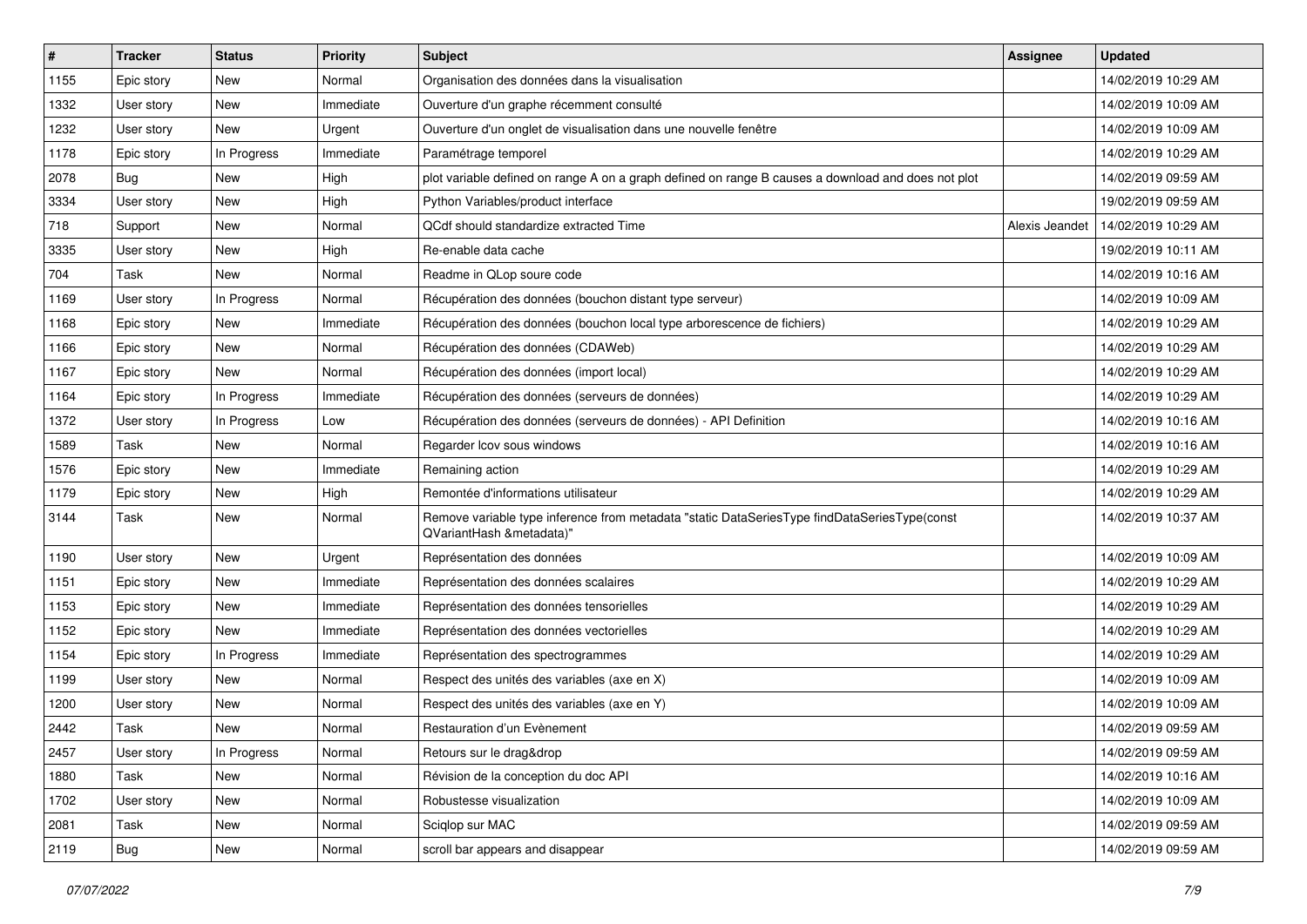| $\vert$ # | <b>Tracker</b> | <b>Status</b> | <b>Priority</b> | <b>Subject</b>                                                                                  | <b>Assignee</b> | <b>Updated</b>      |
|-----------|----------------|---------------|-----------------|-------------------------------------------------------------------------------------------------|-----------------|---------------------|
| 2416      | User story     | New           | Normal          | SearchBox                                                                                       |                 | 14/02/2019 09:59 AM |
| 2498      | Task           | <b>New</b>    | Normal          | SearchBox modifie le catalogue et son attribut requête                                          |                 | 14/02/2019 09:59 AM |
| 2448      | Task           | New           | Normal          | SearchBox modifie le catalogue et son attribut requête                                          |                 | 14/02/2019 09:59 AM |
| 1313      | User story     | <b>New</b>    | Urgent          | Sélection des catalogues et des étiquettes                                                      |                 | 14/02/2019 10:09 AM |
| 1196      | User story     | <b>New</b>    | High            | Sélection du mode d'affichage vectoriel                                                         |                 | 14/02/2019 10:09 AM |
| 2060      | Task           | New           | Normal          | Settings plot par défaut + ergonomie (axes, légendes)                                           |                 | 14/02/2019 09:59 AM |
| 2044      | Task           | In Progress   | Normal          | spectro notebook                                                                                | Laurent Mirioni | 14/02/2019 09:59 AM |
| 1699      | User story     | New           | Normal          | Stratégie de redéfinission du [TS,TE]                                                           |                 | 14/02/2019 10:09 AM |
| 1451      | Task           | <b>New</b>    | Immediate       | Suppression d'un graphe d'une zone de visualisation                                             |                 | 14/02/2019 10:16 AM |
| 1230      | User story     | <b>New</b>    | Normal          | Suppression d'un onglet de visualisation (menu)                                                 |                 | 14/02/2019 10:09 AM |
| 2441      | Task           | New           | Normal          | Suppression de tous les Evènements                                                              |                 | 14/02/2019 09:59 AM |
| 2479      | Task           | New           | Normal          | Suppression des catalogues décochées                                                            |                 | 14/02/2019 09:59 AM |
| 1314      | User story     | New           | Urgent          | Suppression des catalogues et des étiquettes                                                    |                 | 14/02/2019 10:09 AM |
| 2482      | Task           | New           | Normal          | Suppression d'évènement                                                                         |                 | 14/02/2019 09:59 AM |
| 2497      | <b>Task</b>    | New           | Normal          | Suppression d'un Evènement                                                                      |                 | 14/02/2019 09:59 AM |
| 2440      | Task           | New           | Normal          | Suppression d'un Evènement                                                                      |                 | 14/02/2019 09:59 AM |
| 2080      | User story     | In Progress   | High            | Taches provenant du sprint 8                                                                    |                 | 14/02/2019 09:59 AM |
| 2373      | Bug            | <b>New</b>    | Normal          | terminating with uncaught exception of type std::out_of_range: unordered_map::at: key not found |                 | 14/02/2019 09:59 AM |
| 2110      | Task           | New           | Normal          | Test fonctionnelles AMDA aléatoire                                                              |                 | 14/02/2019 09:59 AM |
| 2047      | Task           | New           | Normal          | test import/export VOtable                                                                      | Laurent Mirioni | 14/02/2019 09:59 AM |
| 2108      | Task           | In Progress   | Normal          | Test unitaires complémentaires                                                                  |                 | 14/02/2019 09:59 AM |
| 2106      | Epic story     | New           | Normal          | Tests unitaires et fonctionnelles de SciQlop                                                    |                 | 14/02/2019 09:59 AM |
| 2107      | User story     | In Progress   | Normal          | Tests unitaires et fonctionnelles de SciQlop mis projet                                         |                 | 14/02/2019 09:59 AM |
| 1303      | User story     | New           | Normal          | Traitement des produits virtuels                                                                |                 | 14/02/2019 10:09 AM |
| 1291      | User story     | <b>New</b>    | Urgent          | Tri de l'arborescence par cible                                                                 |                 | 14/02/2019 10:09 AM |
| 1292      | User story     | New           | Urgent          | Tri de l'arborescence par mission                                                               |                 | 14/02/2019 10:09 AM |
| 1290      | User story     | New           | Urgent          | Tri de l'arborescence par nom                                                                   |                 | 14/02/2019 10:09 AM |
| 2382      | User story     | New           | Normal          | Tri des données pour les spectrogrammes                                                         |                 | 14/02/2019 09:59 AM |
| 1317      | User story     | New           | Urgent          | Tri du catalogue par instrument                                                                 |                 | 14/02/2019 10:09 AM |
| 1318      | User story     | New           | Urgent          | Tri du catalogue par mission                                                                    |                 | 14/02/2019 10:09 AM |
| 1316      | User story     | New           | Urgent          | Tri du catalogue par nom                                                                        |                 | 14/02/2019 10:09 AM |
| 1188      | User story     | New           | High            | Unicité tensorielle dans un graphe                                                              |                 | 14/02/2019 10:09 AM |
| 1186      | User story     | New           | High            | Uniformité des unités des variables dans un graphe                                              |                 | 14/02/2019 10:09 AM |